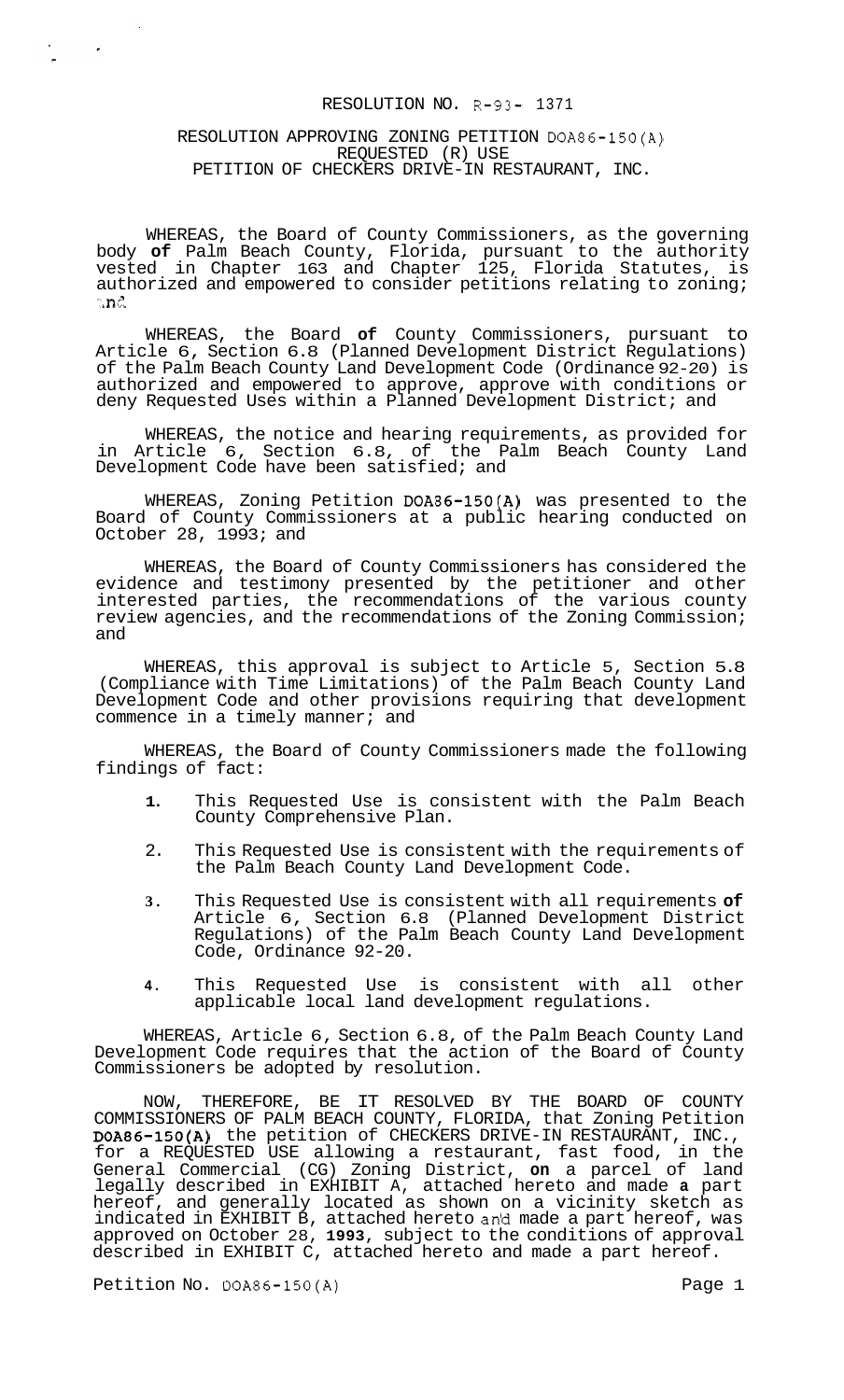Commissioner **Lee** moved for the approval **of** the Resolution.

The motion was seconded by Commissioner **Marcus** and, upon being put **to** a vote, the vote was as follows:

> Mary McCarty, Chair Burt Aaronson Ken Foster Maude Ford Lee Karen **T.** Marcus Warren Newel1 Carol A. Roberts -- **Absent**  Nay **Aye AY e Aye Aye Absent**   $-\, -$ -- -- --  $- - -$

The Chair thereupon declared that the resolution was duly passed and adopted this 28th day **of** October, **1993.** 

APPROVED AS **TO** FORM AND LEGAL SUFFICIENCY

PALM BEACH COUNTY, FLORIDA BY ITS BOARD OF COUNTY COMMISSIONERS<br>DOROTHY H. WILKEN, CLECK-M BEACX **OUNTY** BY: DEPUTY **CLERK** 

<u>lline</u> BY: **ATTORNEY**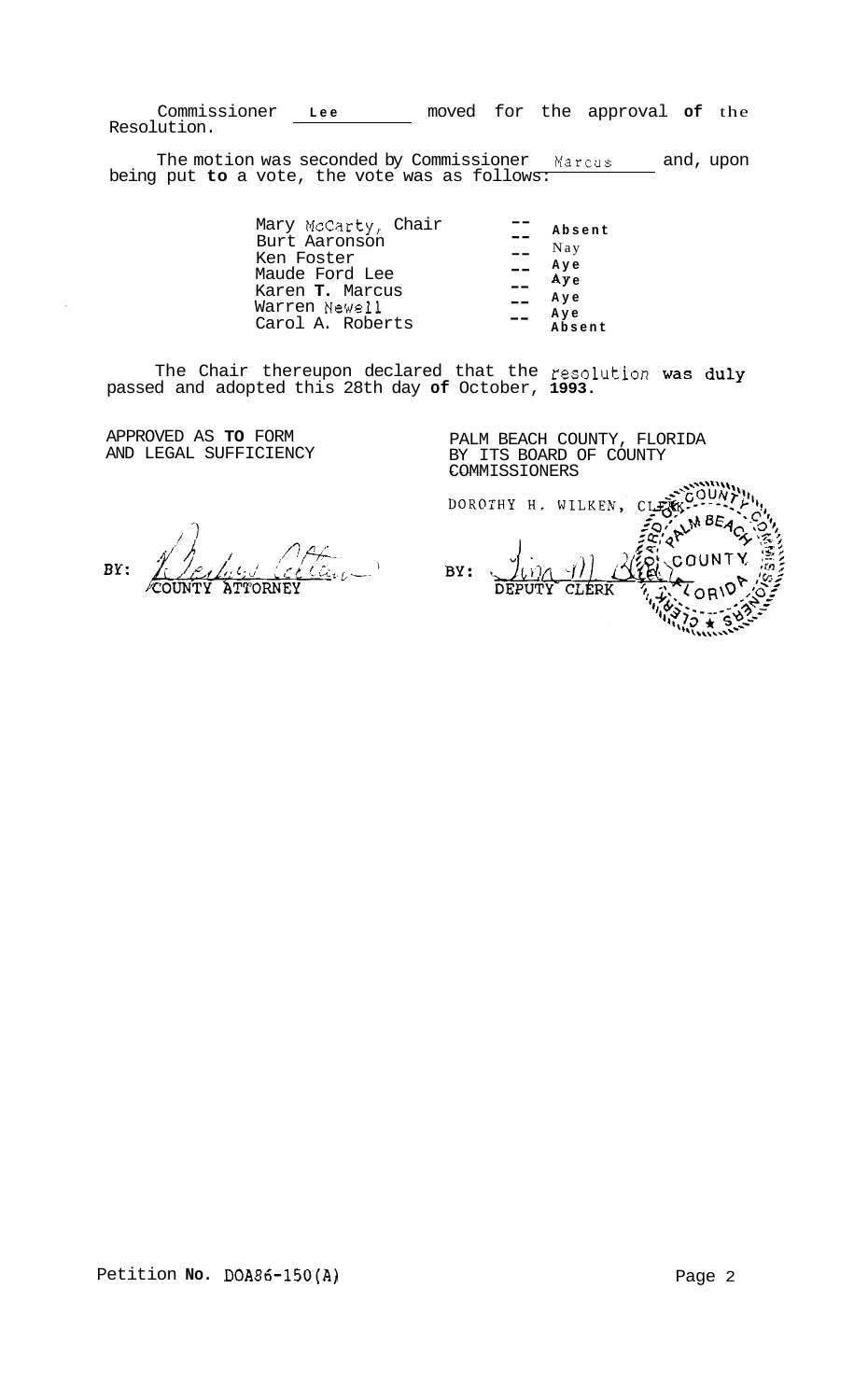#### **EXHIBIT A**

### **LEGAL DESCRIPTION**

A PARCEL OF LAND SITUATE IN SECTION 17, TOWNSHIP 47 SOUTH, RANGE 42 EAST,<br>PALM BEACH COUNTY, FLORIDA AND BEING MORE PARTICULARLY DESCRIBED AS FOLLOWS:

- - .~ .-.

COMMENCING AT THE POINT OF INTERSECT ION OF THE SOUTH RIGHT-OF-WAY LINE OF . GLADES ROAD ( S. **R. 8081,** AND THE WEST RI GHT-OF-HAY L INE OF THE FLORIDA'S TURNPIKE, SAID POINT BEING 40.00 FEET FROM THE CENTERLINE OF **SAID** GLADES ROAD; THENCE ALONG SA ID SOUTH RIGHT-OF-WAY L INE OF GLADES ROAD **HI** TH AN ASSUMED BEARING, NORTH 90-00-00 WEST, A 0 ISTANCE **OF** 30.00 FEET TO THE CENTERLINE OF BOCA **RIO** ROAD ( FORMERLY ROCK PIT ROAD), 60.00 FEET IN WIDTH **AS**  SHOWN ON PALM BEACH COUNTY RIGHT-OF-HAY MAP DRAWING NO. 3-70-021R/W; THENCE ALONG SAID CENTERLINE, SOUTH 00-43-00 EAST, A DISTANCE OF 286.99 FEET; THENCE DEPARTING SAID CENTERLINE, SOUTH 89-17-00 WEST, A DISTANCE OF 50. DO FEET **TO** I NTERSECT **A** LINE 20.00 FEET WEST OF AND PARALLEL TO THE NEST **RIGHT-** OF-WAY LINE OF BOCA RIO ROAD AS SHOHN ON SA10 RIGHT-OF-HAY MAP AT THE POINT OF BEG INN I **NG.** 

**FROM** THE POINT **OF** BEGINNING; THENCE ALONG SAID LINE 20.00 FEET HEST OF AND PARALLEL TO SA ID RIGHT-OF-WAY LINE, SOUTH **00-43-00** EAST, A DISTANCE OF **136. 44** FEET; THENCE SOUTH 89-59-59 WEST, **A** DISTANCE OF 165. 15 FEET; THENCE NORTH 00-00-00 EAST, A DISTANCE **OF** 137.07 FEET; THENCE SOUTH 89- 46- 37 EAST, A DISTANCE OF **163.** 44 FEET TO THE POINT **OF** BEGINNING.

THE ABOVE DESCRIBE0 PARCEL CONTAINS 0. 516 ACRE OF LAND, MORE **OR** LESS.

SUBJECT TO RIGHTS-OF-WAY, EASEMENT, AND/OR RESERVATIONS **OF** RECORD, IF ANY.

BEARINGS REFER TO AN ASSUMED BEARING OF NORTH 90-00-00 WEST ALONG THE SOUTH<br>RIGHT-OF-WAY LINE OF GLADES ROAD (SR 608).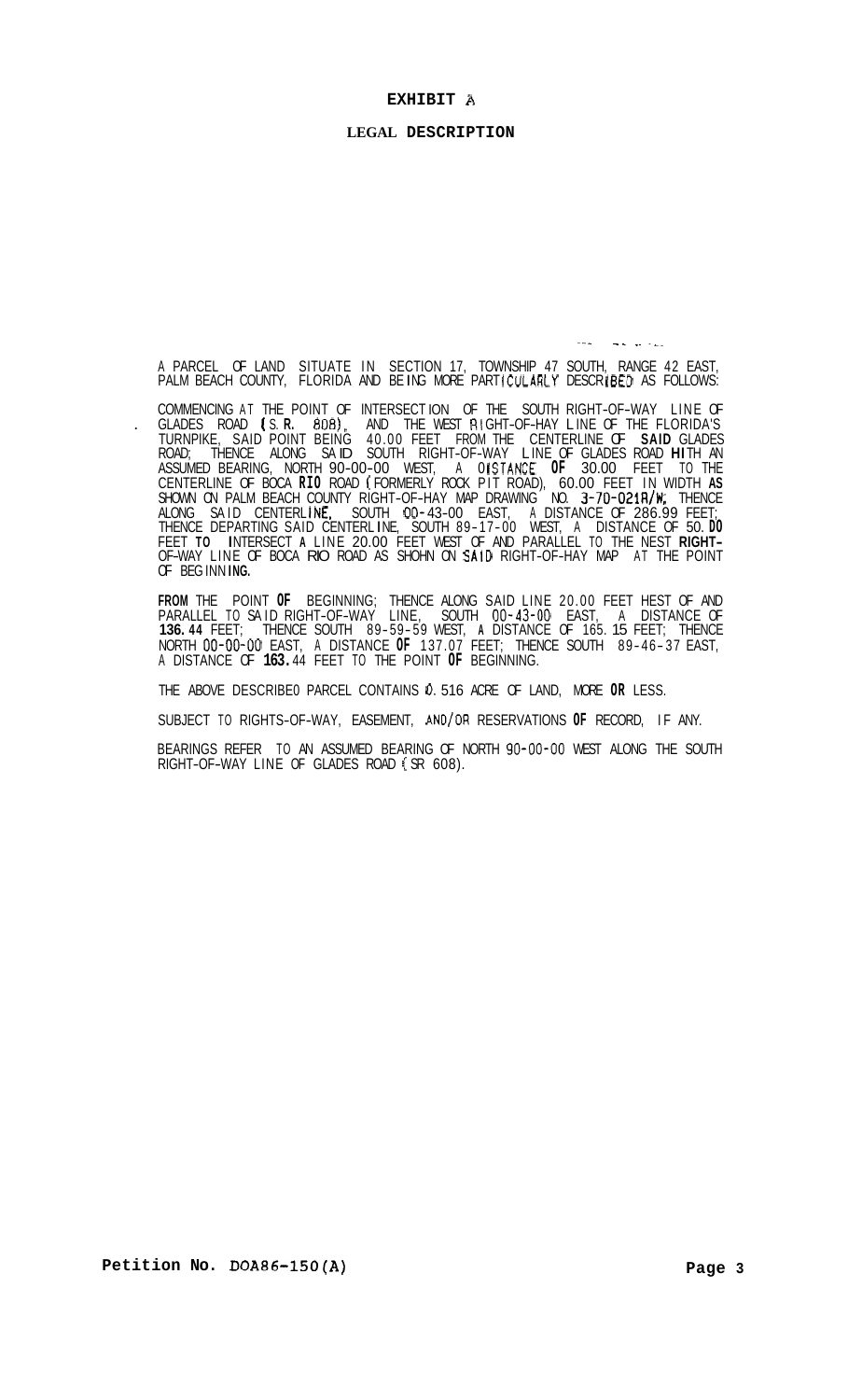## **EXHIBIT B**

## **VICINITY SKETCH**

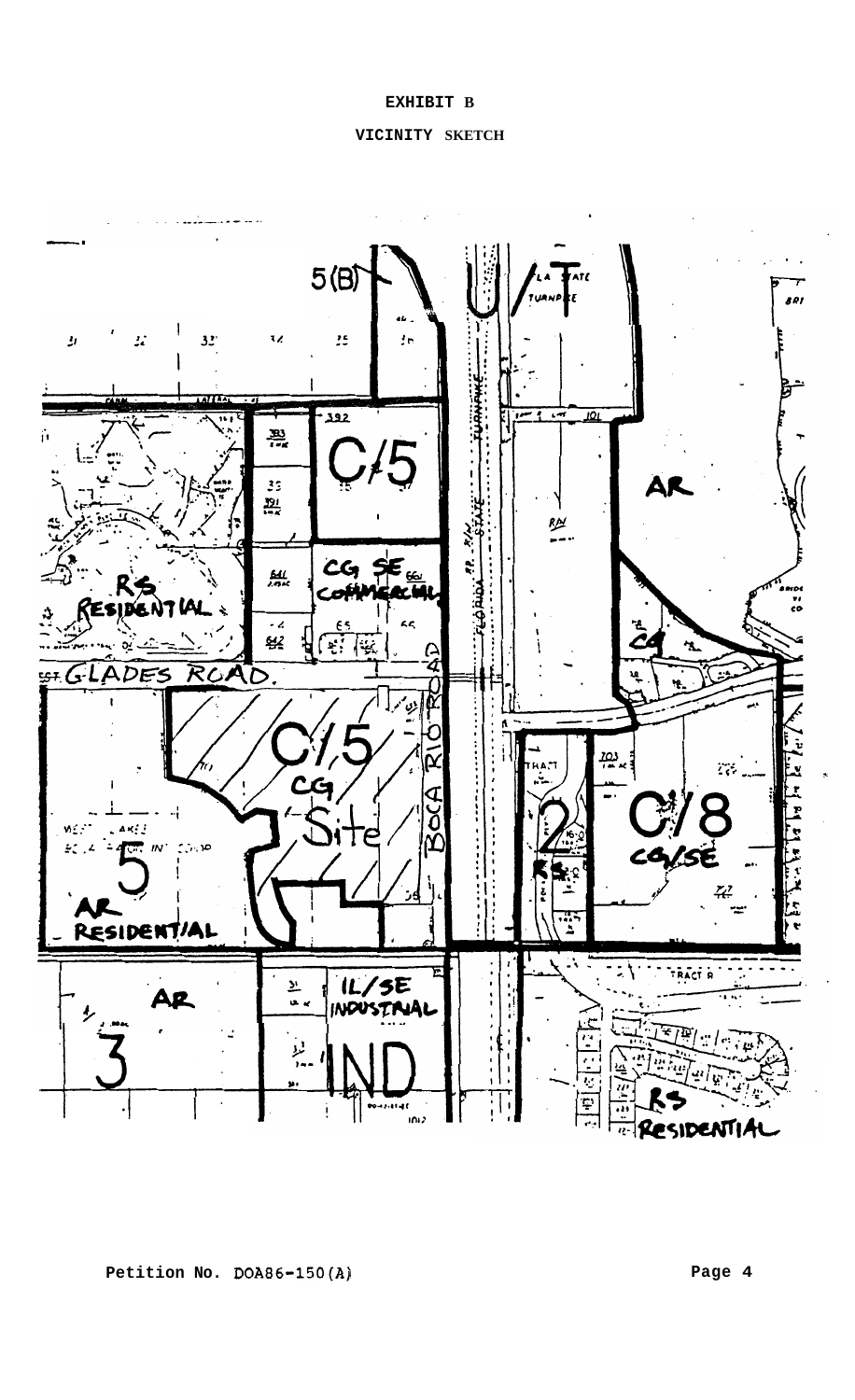#### **EXHIBIT C**

## CONDITIONS **OF** APPROVAL

# A. GENERAL

- **1.**  All previous conditions of approval applicable to the subject property have been consolidated **as** contained herein. The petitioner shall comply with all previocs conditions **of** approval, including original deadlines for Section 5.8 **of** the ULDC compliance, as amended, unless expressly modified. (MONITORING)
- **2.**  All flag poles located on the fast food site shall ke limited to a maximum height of twenty-five (25) feat measured from finished grade to the highest point.. (BUILDING)
- **3.**  Prior to site plan certification by the Developmerlt Review Committee the petitioner shall submit a detai1r:d master signage program demonstrating compliance t.o Section **7.14** (Signage) of ULDC. (ZONING)
- **4.**  All lakes on site shall, at all times, be maintained free of exotic species,including but not limited to cattail:;, primrose willow, and hyacinth, as listed in Secticm 7.6.F.4.i(1) **(b)** of the ULDC. (CODE ENFORCEMENT-EM)
- 5. Prior to site plan certification, the site plan shall be **amended to reflect the following:** 
	- **a) the correct loading space requirement in the si1;e data tabular.**
	- **b**) the elimination and relocation of the two (2) handicap parking stalls immediately west of **t**h**e four (4) story hotel.**
	- **c) the required number of handicap spaces.**
	- **d) relocation of the southeastern most parking sta:Ll**  out of the 25 foot landscape buffer and 20 foot **required backup distance maneuvering area along t:le eastern property line.**
	- **e) a 25 foot landscape buffer along the western property line on West Lake Boulevard.**

Previously Condition No. **1, of** Resolution R87-903, Petition 86-150. (ZONING)

- **6. Prior to site plan approval, petitioner shall record a Unity of Title Agreement covering the entire site.**  Previously Condition No. 2, **of** Resolution R87-903, Petition 86-150. (ZONING-County Attorney)
- 7. **The rear facade (s) of the shopping center shall be given architectural treatment compatible with the front of the center. The design will avoid an incompatible industrial appearance.** Previously Condition No. **3, of** Resolution R87-909, Petition 86-150. (ZONING/BUILDING)
- 8. **All mechanical and air conditioning equipment shall be roof mounted and architecturally screened or be contained within the enclosed loading and service area.** Previously Condition **No. 4, of** Resolution R87-909, Petition 86-150. (ZONING/BUILDING)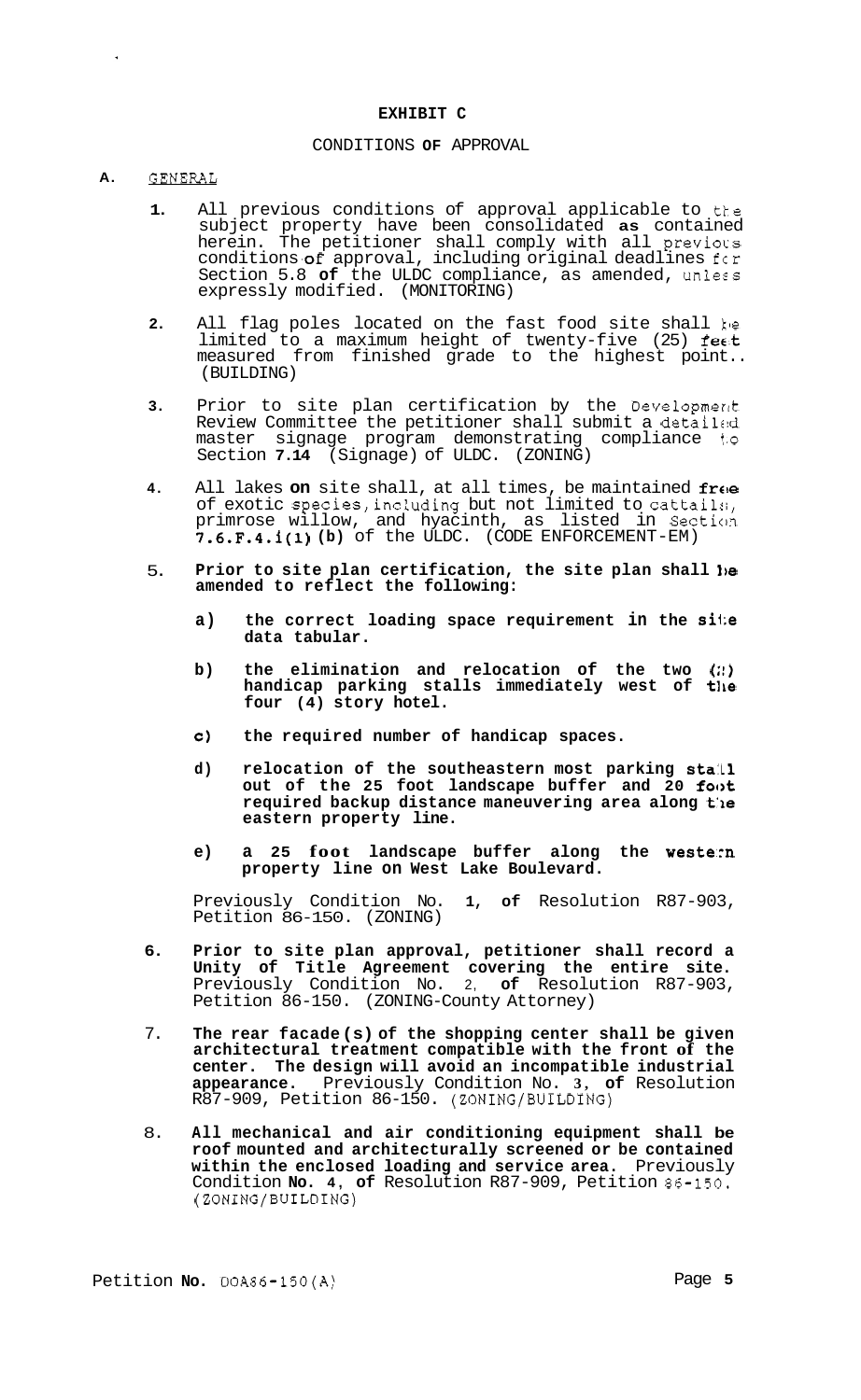- 9. **Bo** stock loading or dumpster pickup will be permited **between the hours of 8:OO P.M. and 8:OO A.M.** Previour;ly Condition No. *5,* of Resolution R87-909, Petition 86-1!jO. (CODE ENFORCEMENT)
- **10. blo** storage or placement of any materials, refuse, **equipment or accumulated debris shall be permitted in \*;he rear of the shopping center.** Previously Condition No. *6,*  of Resolution R87-909, Petition 86-150. (CODE ENFORCEMENT)
- 11. No parking of any vehicle shall be permitted along  $\therefore$ he **rear of the shopping center except in designated spa1:es or unloading areas.** Previously Condition No. 7, of Resolution R87-909, Petition 86-150. (CODE ENFORCEMEIJT)
- **12.**  Security lighting shall be low intensity in nature and **directed away from nearby residences.** Previou; 3ly Condition No. 8, of Resolution R87-909, Petition 86-1;0. (ZONING/BUILDING)
- **13. The property owner shall construct an eight (8) foot bike path along Boca Rio Road as outlined in Condition Nos. 11 and 12 above.** Previously Condition No. **19,** of Resolution R87-909, Petition 86-150. (ENGINEERING/ZONING)

[NOTE: Completed]

14. **No exterior neon billboard-style signage shall be permitted on the site.** Previously Condition No. 20, of Resolution R87-909, Petition 86-150. (ZONING/BUILDIN~;)

[NOTE: Neon architectural non-signage treatments exempt]

15. Previously Condition No. 21, of Resolution R87-9 **19,**  Petition 86-150, which stated:

**"NO drive-in fast food restaurants shall be permitted on site."** 

**Is** hereby deleted.

- 16. **To** ensure consistency with the architectural style **of** the surrounding area. The architectural treatments shall be identical to the "Wellington Style" store used in the Wellington PUD (Petition  $73-273(C)$ ). (BUILDING)
- 17. The petitioner shall supplement the existing landsclpe along the entire rear of the center in a manner and form acceptable to the Zoning Division. All required landscape shall be installed prior to issuance of a Certificate **of** Occupancy for the fast food restaurant. (ZONING/BUILDING)

#### D. HEALTH

- 1. Sewer service is available to the property. Therefore,<br>no septic tank shall be permitted on this site. All no septic tank shall be permitted on this site. existing onsite sewage disposal systems must be abandoned in accordance with Chapter 10D-6, FAC., and Palm Beach County ECR-I. (HEALTH)
- **2.** Water service is available to the property. Therefore, no well shall be permitted on the site to provide potable water. All existing onsite potable water supply systems must be abandoned in accordance with Palm Beach County ECR-1. (HEALTH)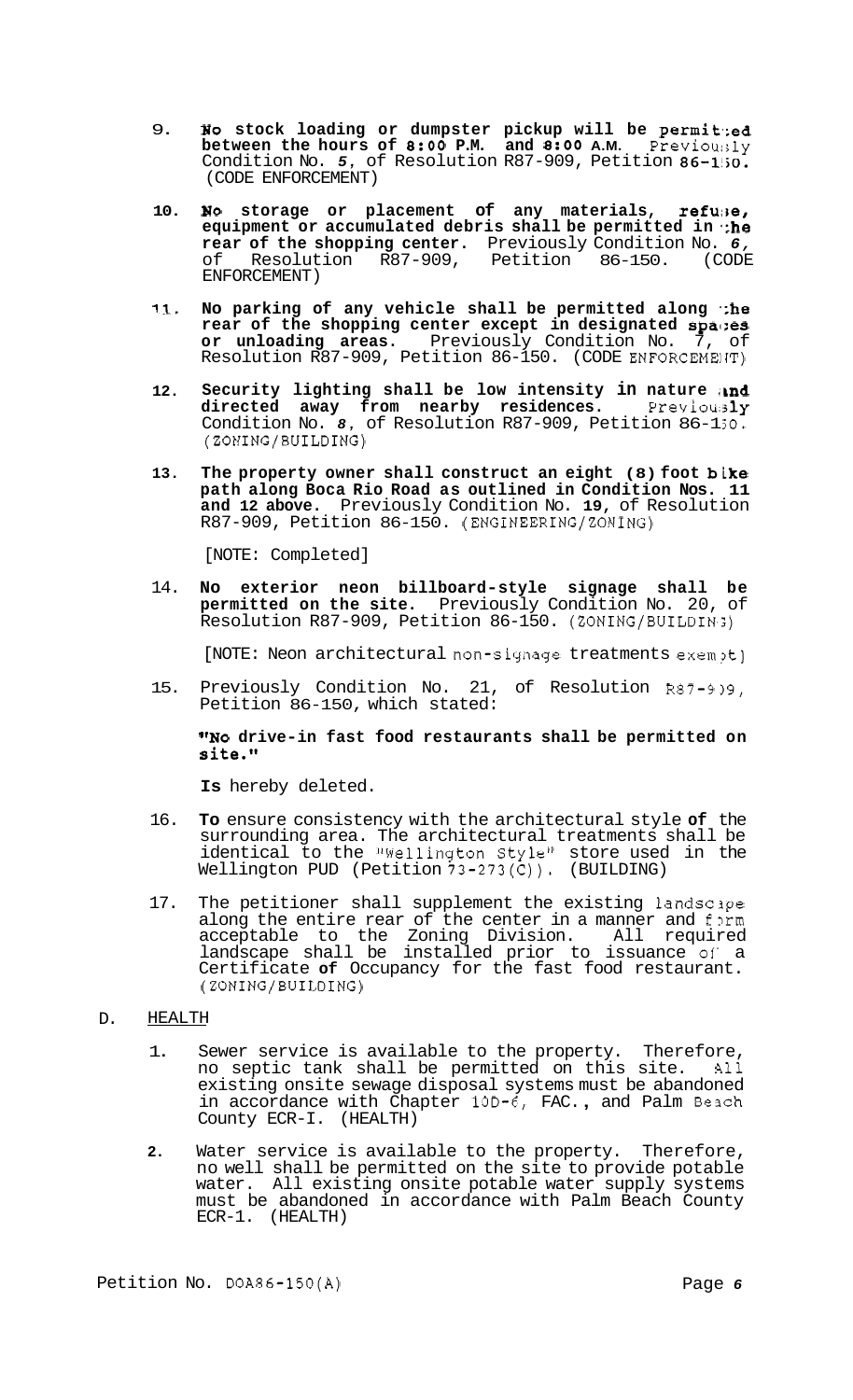### **E.** ENGINEERING

 $\tilde{G}$  ,  $\tilde{G}$ 

**1. The developer shall retain the stormwater runoff :in accordance with all applicable agency requirements :in effect at the time of the permit application. Howevelr, at a minimum, this development shall retain onsite** *85%* **[of the stormwater runoff generated by a three (3) year-o:ne hour storm per requirements** *of* **the Permit Section, La:nd Development Division. The drainage system shall :be maintained in an acceptable condition as approved by t'he County Engineer. In the event that the drainage system is not adequately maintained as determined by the County Engineer this matter will be reviewed by the Code Enforcement Board for enforcement.** Previously Condition No. **9, of** Resolution R87-909, Petition 36 150. (ENGINEERING)

[NOTE: Completed]

- **2. The property owner shall convey for the ultimate right-of -way for** :
	- **a) Glades Road, 80 feet from centerline**
	- **b) Boca Rio Road, 80 feet west of the existing east right of way line of Boca Rio Road**
	- **c) the construction of a right turn lane, wwst approach on Glades Road at the project's m&in entrance road**

**all within 90 days of the approval of the Resolut:i.on approving this project.** Previously Condition No. **10, of**  Resolution R87-909, Petition 86-150. (ENGINEERING)

[NOTE: Completed]

**3.** Condition **No. 11** of Resolution R-87-909, which currently states:

**Concurrent with onsite paving and drainage improvemenl:s,**  or concurrent with the widening of Glades Road under the **Florida Turnpike, whichever shall first occur, Ithe property owner shall construct:** 

- **a) a right turn lane, west approach on Glades Road at the project's main entrance road**
- b) Boca Rio Road as a 5 lane undivided section from **Glades Road to the project's middle entrance plus the appropriate tapers and any turn lanes. Plans for this section of road shall be submitted to the office** *of* **the County Engineer prior to the letting of the contract for the Glades Road underpass.**
- **c) dual left turn lane on Boca Rio Road at Gla.des Road. This petitioner shall be responsible for all plans and change orders associated with this r,oad project** .

**Is** hereby amended to state:

Concurrent with onsite paving and drainage improvements, or concurrent with the widening *of* Glades Road under the Florida Turnpike, whichever shall first occur, the property owner shall construct:

a) a right turn lane, west approach on Glades Road at the project's main entrance road; and,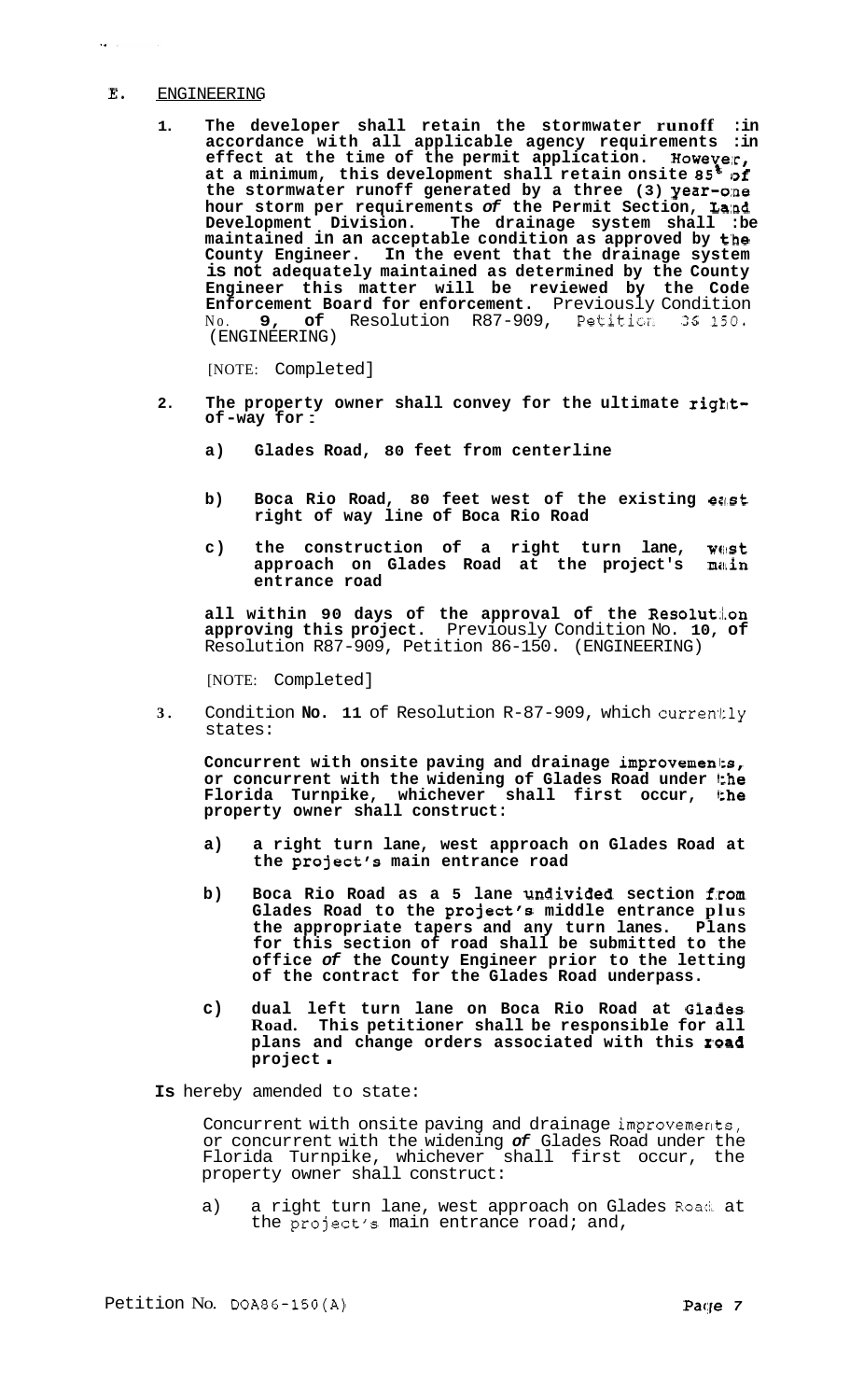- **b)** Boca Rio Road as a 5 lane undivided section from Glades Road to the project's middle entrance plus the appropriate tapers and any turn lanes. Plan, ; for this section **of** road shall be submitted to th.2 office of the County Engineer prior to the letting of the contract for the Glades Road underpass.
- **4. The property owner shall provide to Palm Beach County i road drainage easement within the project's internal lak3 system which is adjacent to the property capable oE accommodating all runoff from those segments of Boca Ri3 Road along the property frontage along Boca Rio Road. The drainage system within the project shall have sufficient retention/detention capacity to meet the storn water discharge requirements of the applicable County Control District and South Florida Water Management District. The design of the system shall assume the ultimate Thoroughfare Plan Section road drainage runoff. Additionally, this property owner shall accommodate to the extent possible, based on a drainage study provided by the adjacent trailer park and approved by the county engineer, the ability of the adjacent trailer park to drain through this proposed project's drainage systen.**  Previously Condition No. 12, of Resolution R87-90S, Petition **86-150.** (ENGINEERING)

[NOTE: Completed]

, ... , ... , ... , ... , ... , ... , ... , ... , ... , ... , ... , ... , ... , ... , ... , ... , ... , ... , ... , ... , ... , ... , ... , ... , ... , ... , ... , ... , ... , ... , ... , ... , ... , ... , ... , ... , ...

**5.** Condition No. **13** of Resolution R87-809 which current!y states:

The property owner shall pay a Fair Share Fee in the amount and manner required by the **"Fair Sha**J'e **Contribution for Road Improvements Ordinance" as :.t**  presently exists or as it may from time to time le **amended. The Fair Share Fee for this project present:.y is \$225,576.00 (9,540 trips X \$26.79 per trip). Previously Condition No. 13, of Resolution R87-90!), Petition 86-150.** (ENGINEERING)

Is hereby deleted. [REASON: DUPLICATION]

*6.* Condition No. **14 of** Resolution R87-809 which current Ly states:

Based on the Traffic Performance Standards (Category **"A")**, the developer shall contribute an additionil **9eA1'), the developer shall contribute an additions1 \$127,785.00 toward Palm Beach County's existing Roadwiy Improvement Program, these total funds of \$386,364.00 to be paid prior to the issuance of the first building permit or prior to January 1, 1987 whichever shall first occur. Credit shall be given for two (2) of the proposed**  five (5) lanes of Boca Rio Road and outlined in Condition **No.** 11b. (ENGINEERING) **No. llb.** (ENGINEERING)

**Is** hereby deleted. [REASON: DUPLICATION]

7. Condition No. **15 of** Resolution R87-809 which currently states:

**If the "Fair Share Contribution for Road Improvemerts Ordinance" is amended to increase the Fair Share Fee, this additional amount of \$127,788.00 shall be credited toward the increased Fair Share Fee.** 

**Is** hereby amended to state: